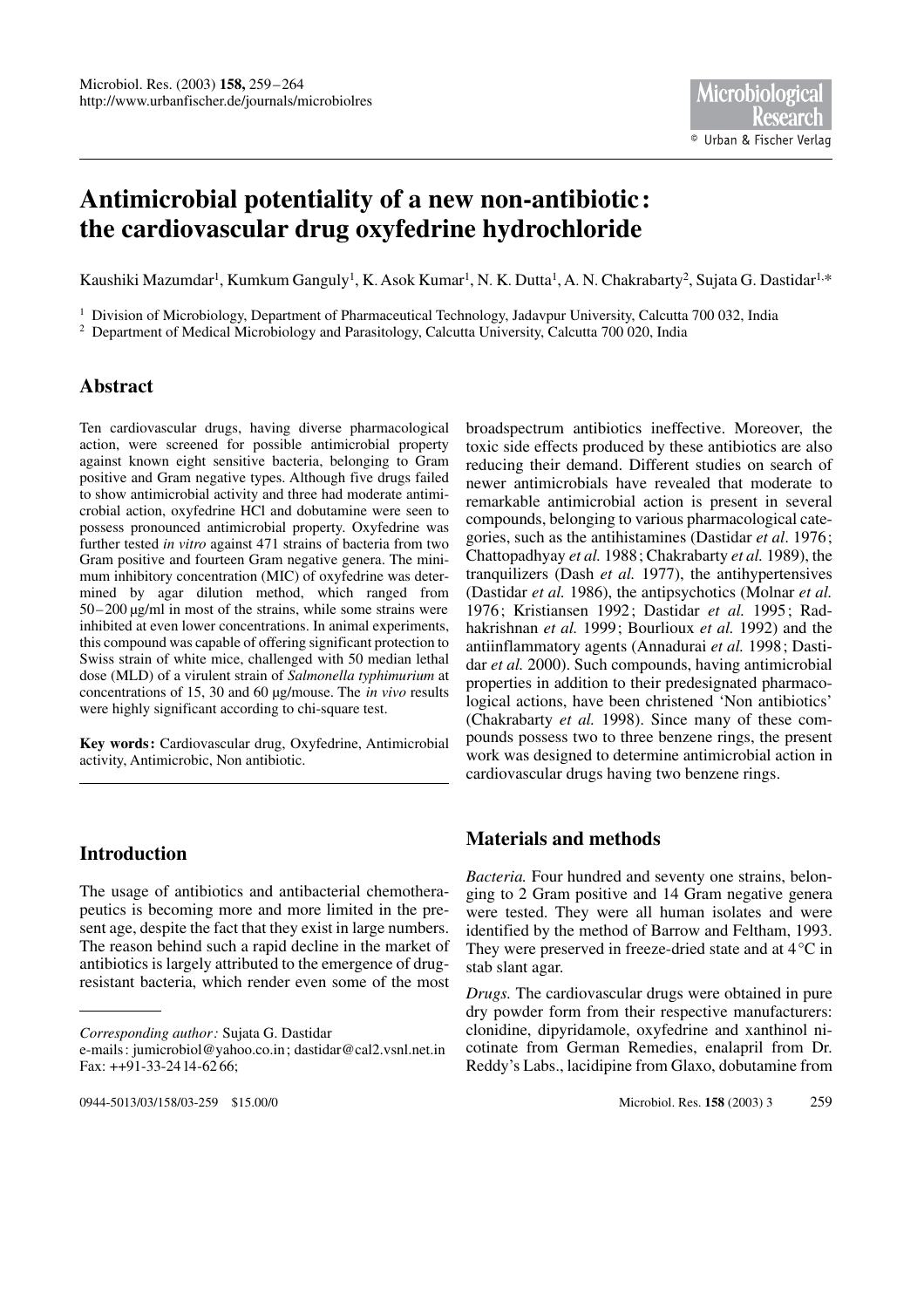Ranbaxy, digoxin from Novartis, nitrendipine from Concept and verapamil from Vulcan Pharmaceuticals. All the drugs were preserved at 4°C.

*Media.* The liquid media used were nutrient broth (NB; Difco, USA) and peptone water (PW; Difco bacteriological peptone 1.0% plus Analar NaCl 0.5%). The solid medium was nutrient agar (NA, Difco).

#### *In vitro screening of drugs for detection of antibacterial activity.* Gram positive bacteria were grown in NB and Gram negative ones in PW for 18 h.

The drugs were dissolved in sterile distilled water or dimethyl sulphoxide (DMSO), were individually added to molten nutrient agar at concentrations of 0 (Control), 25, 50, 100, 200 and 400 µg/ml, and poured into sterile Petridishes under aseptic conditions maintaining the pH at 7.2–7.4.

The inocula were prepared by diluting the 18 h broth cultures such that a 2 mm (internal diameter) loopful of a culture contained  $10^5$  colony forming units (CFU). These were spot inoculated on the NA plates containing increasing amounts of a drug, including a control. The plates were incubated at 37°C, examined for appearance of growth after 24 h and extended upto 72 h where necessary.

*Determination of bacteriostatic/bactericidal action of oxyfedrine.* Two bacterial strains sensitive to oxyfedrine were chosen, viz., S. *aureus* NCTC 6571 and *V. cholerae* 865. Each strain was grown in 4 ml NB for 18 h; 2 ml of this culture was then added to 4 ml of fresh NB and incubated at 37°C for 2 h to help the strain attain logarithmic growth phase. At this stage, the CFU count was determined, and oxyfedrine was added at a concentration higher than the respective MIC level. CFU counts from the cultures were individually taken after 2, 4, 6 and 18 h of adding the drug.

*In vivo tests.* Swiss strain of albino male mice maintained in our animal house were given commercial feed and water *ad libitum.*

The animals were intraperitoneally (i.p.) challenged with *Salmonella typhimurium* NCTC 74

This organism was passaged several times through mice to enhance its virulence. A 50 MLD of this strain, corresponding to  $1.85 \times 10^9$  CFU/mouse, suspended in 0.5 ml NB, was used as the challenge dose (Reed and Muench 1938), whose reproducibility was confirmed by standardising its optical density at 640 nm in a Klett Summerson colorimeter, and also by determining the CFU count on NA.

To determine the toxicity of oxyfedrine, 40 mice were taken, 20 of which were injected 60 µg of the drug, and the rest 20 received 30 µg of oxyfedrine. They were kept under observation upto 100 h.

260 Microbiol. Res. **158** (2003) 3

Three groups of mice, 20 animals per group (each mouse weighing 20 g) were kept in separate cages. Group I was intraperitoneally administered 15 µg oxyfedrine per mouse (0.1ml from 150 µg/ml solution of oxyfedrine); group II received 30 µg oxyfedrine per mouse (0.1 ml from 300 µg/ml solution of oxyfedrine) and group III was given 60 µg of the drug per mouse (0.1 ml from 600 µg/ml solution of oxyfedrine). After 3 h, each of the groups I, II and III was challenged with 50 MLD of *S. typhimurium* NCTC 74.

A control group of 60 mice was also injected similarly with the same bacterial strain, and 0.1 ml sterile saline instead of oxyfedrine. The protective capacity of the drug was determined by recording the mortality of the mice in different groups upto 100 h of the treatment, and statistically by  $\chi^2$  test.

In another experiment, 4 groups of mice, 5 animals per group, were taken. Groups 1 and 3 were administered 60 µg of oxyfedrine, while groups 2 and 4 were given 0.1 ml sterile saline. After 3 h, all the groups were given a 50 MLD challenge of *S. typhimurium* NCTC 74. After 2 h, groups 1 and 2 were sacrificed. Their heart blood was collected aseptically; their livers and spleens were removed aseptically and homogenized in tissue homogenizers. CFU counts of the individual organs were determined separately. The same procedure was applied on groups 3 and 4 18 h after the challenge. Statistical analysis of the *in vivo* data was done by Student's t-test. The concentration of oxyfedrine in mouse blood was assayed by measuring the diameter of the inhibition zones by serum-soaked filter paper discs (6 mm diameter, 3 mm thick, Millipore, absorbing  $0.03$  ml volume) on a lawn flooded with  $10<sup>6</sup>$  bacteria from an 18 h broth culture of *S. typhimurium* 74 on peptone water agar. The drug concentrations in the sera were determined by referring these values to a standard calibration curve prepared with known concentrations of the drugs (Cruickshank 1975).

## **Results**

### *Determination of antibacterial activity of the cardiovascular drugs by in vitro screening*

Ten cardiovascular drugs were preliminarily screened for antibacterial activity, by testing them *in vitro* against eight sensitive bacteria (Table 1). All the bacteria were resistant to clonidine, digoxin, dipyridamole, nitrendipine and xanthinol nicotinate, while enalapril, lacidipine and verapamil produced inhibitory action against few bacteria at high concentrations (400–800 µg/ml level) only. Dobutamine and oxyfedrine showed significant antibacterial action against most of the test bacteria. Subsequently, oxyfedrine was screened against 471 strains of bacteria (Table 2).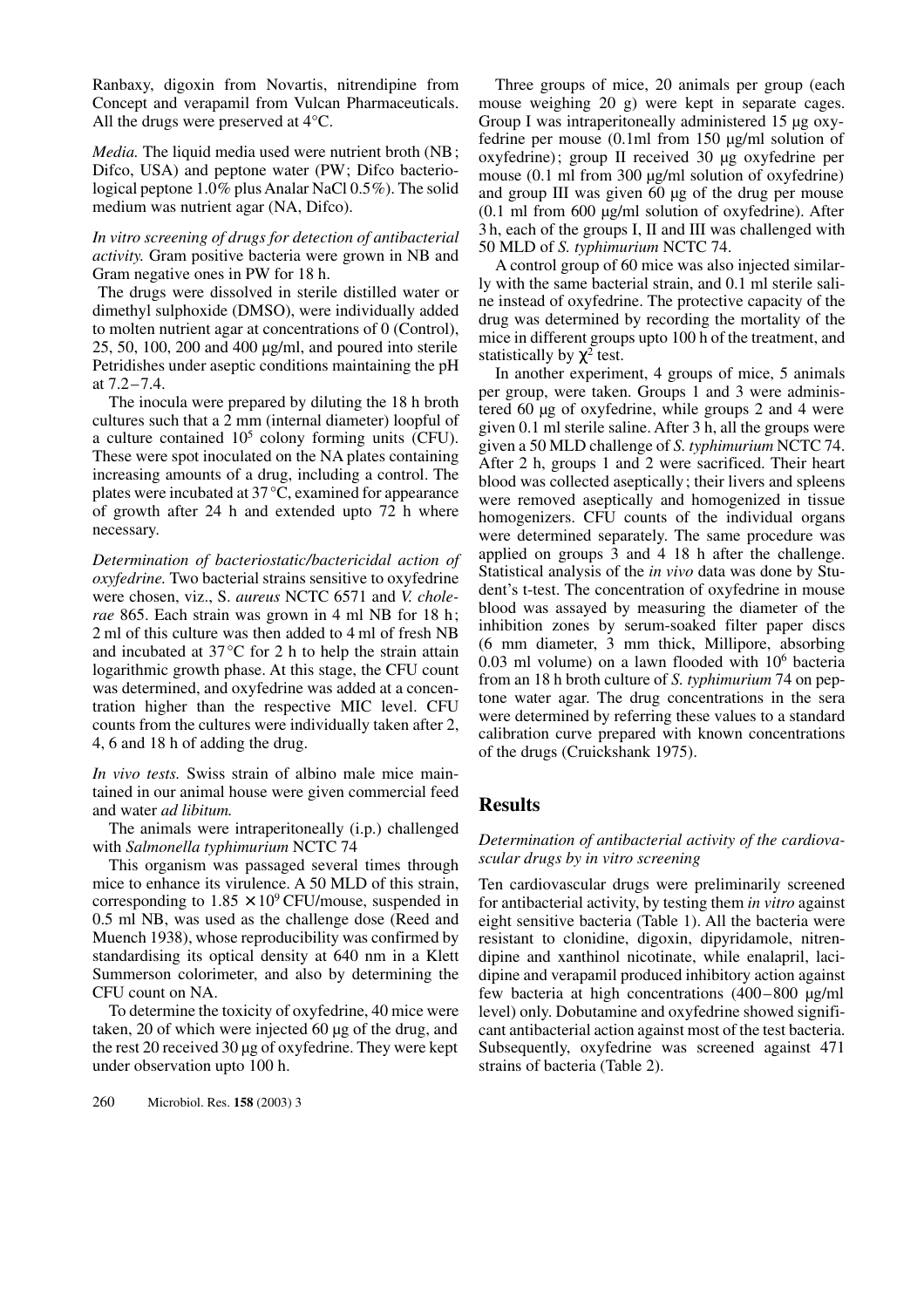|  |  | Table 1. Primary screening of cardiovascular drugs in vitro for presence of antibacterial action. |  |  |  |  |  |  |  |  |  |
|--|--|---------------------------------------------------------------------------------------------------|--|--|--|--|--|--|--|--|--|
|--|--|---------------------------------------------------------------------------------------------------|--|--|--|--|--|--|--|--|--|

| Bacteria                              | Minimum inhibitory concentration $(\mu g/ml)$ of the drugs      |                                      |                           |  |  |  |
|---------------------------------------|-----------------------------------------------------------------|--------------------------------------|---------------------------|--|--|--|
|                                       | Clonidine, dipyridamole,<br>xanthinol, digoxin,<br>nitrendipine | enalapril<br>lacidipine<br>verapamil | dobutamine,<br>oxyfedrine |  |  |  |
| Bacillus leicheniformis 10341         | R                                                               | > 800                                | 200                       |  |  |  |
| Staphylococcus aureus NCTC 6571       | E                                                               | > 800                                | 100                       |  |  |  |
| S. aureus NCTC 8530                   | S                                                               | > 800                                | 100                       |  |  |  |
| Escherichia coli K12Row               |                                                                 | > 800                                | > 800                     |  |  |  |
| Salmonella typhimurium NCTC 74        |                                                                 | $100 - 200$                          | $50 - 200$                |  |  |  |
| Shigellae                             |                                                                 | $100 - 200$                          | > 200                     |  |  |  |
| Klebsiella pneumoniae 14              | A                                                               | > 800                                | > 200                     |  |  |  |
| Vibrio cholerae 865, ATCC 14033, ATCC | N                                                               | $100 - 200$                          | $50 - 200$                |  |  |  |
| 14035                                 |                                                                 |                                      |                           |  |  |  |
| Pseudomonas aeruginosa APC            |                                                                 | > 800                                | > 800                     |  |  |  |

| Table 2. Antibacterial spectrum of oxyfedrine in vitro. |  |  |  |
|---------------------------------------------------------|--|--|--|
|---------------------------------------------------------|--|--|--|

| Bacteria                    | No. Tested | No. of strains inhibited by oxyfedrine (µg/ml) |                |                |     |     |     |      |
|-----------------------------|------------|------------------------------------------------|----------------|----------------|-----|-----|-----|------|
|                             |            | 25                                             | 50             | 100            | 200 | 400 | 800 | >800 |
| <i>Bacillus</i> spp.        | 10         |                                                |                | 4              | 5   |     |     |      |
| Corynebacterium diphtheriae |            |                                                |                |                |     |     |     |      |
| Staphylococcus aureus       | 154        | 7                                              | 38             | 62             | 46  |     |     |      |
| Escherichia coli            | 35         |                                                |                |                |     | 4   | 3   | 26   |
| Salmonella spp.             | 15         |                                                | $\overline{2}$ |                |     | 4   | 5   |      |
| S. typhimurium NCTC 11      |            |                                                |                |                |     |     |     |      |
| S. typhimurium NCTC 74      |            |                                                |                |                |     |     |     |      |
| Shigella spp.               | 44         | $\mathfrak{D}$                                 | $\overline{c}$ | 3              | 5   | 10  | 12  | 10   |
| Klebsiella spp.             | 9          |                                                |                | $\mathfrak{D}$ |     |     |     | 6    |
| Hafnia spp.                 |            |                                                |                |                |     |     |     |      |
| Proteus spp.                |            |                                                |                |                |     |     |     | 9    |
| Providencia spp.            |            |                                                |                |                |     |     |     |      |
| Citrobacter spp.            |            |                                                |                |                |     |     |     |      |
| Arizona spp.                |            |                                                |                |                |     |     |     |      |
| Pseudomonas spp.            | 12         |                                                |                |                |     |     |     | 11   |
| Bordetella bronchiseptica   |            |                                                |                |                |     |     |     |      |
| Pasturella septica 136      |            |                                                |                |                |     |     |     |      |
| Vibrio cholerae             | 149        | 22                                             | 31             | 38             | 32  | 26  |     |      |
| V. parahaemolyticus         | 25         |                                                |                |                | 8   | 10  |     |      |
| Total                       | 471        | 33                                             | 74             | 124            | 99  | 55  | 21  | 65   |

Out of 10 strains of *Bacillus* spp., 5 were inhibited by oxyfedrine within 100 µg/ml; among 154 strains of staphylococci tested, 7 were inhibited at 25 µg/ml, 38 at 50 µg/ml, 62 strains at 100 µg/ml, and the rest at 200 µg/ml. With respect to strains of *Salmonella* spp., 6 were inhibited at 50–100 µg/ml of oxyfedrine. *Salmonella typhimurium* 11 stopped growing at 100 µg/ml, while *S. typhimurium* 74 at 50 µg/ml. For shigellae, MIC ranged from 50–200 µg/ml for 10 strains out of 44 tested. Out of 149 *Vibrio cholerae,* 22 could not grow at 25 µg/ml of the drug, 69 were inhibited at  $50-100 \mu g/ml$ , 32 at 200  $\mu g/ml$  and the rest at

400 µg/ml. Oxyfedrine was also equally inhibitory for *V. parahaemolyticus* strains. The drug had insignificant antimicrobial action on *E. coli* and *Klebsiella* spp. Strains of *Pseudomonas* and *Proteus* were resistant to the drug. 7 different strains of enterobacteria were also studied, most of which showed significant sensitivity to oxyfedrine (MIC at 25–100 µg/ml).

#### *Bacteriostatic action of oxyfedrine*

The MIC of oxyfedrine against *S. aureus* NCTC 6571 and *V. cholerae* 865 were found to be 100 µg/ml. At the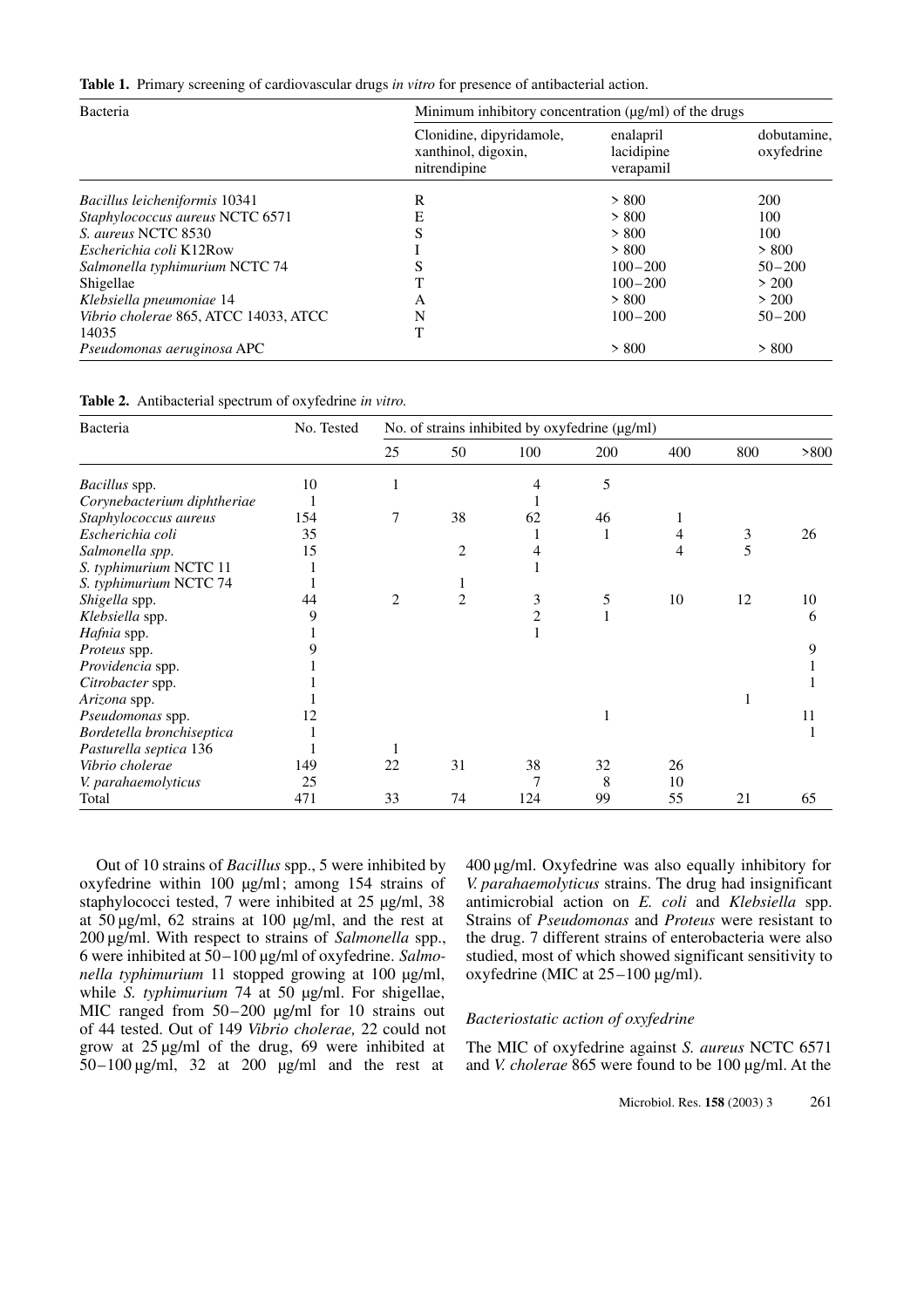logarithmic growth phase of the cultures, when the CFU counts of the strains were  $2.5 \times 10^8$  and  $3.0 \times 10^8$ respectively, 200 µg/ml of oxyfedrine was added to each. Subsequently, the CFU of the cultures were determined. For *S. aureus* NCTC 6571, the CFU was  $2.0 \times 10^5$  after 2 h,  $3.0 \times 10^4$  after 4 h,  $2.5 \times 10^4$  after 6 h and  $1.2 \times 10^4$  at the end of 18 h (Fig. 1). Similar bacteriostatic action was recorded in *V. cholerae* 865 (Fig. 2).

#### *In vivo tests*

Table 3 shows that in the control group, 48 out of 60 animals died within 100 h of the challenge and no mortality was recorded in those groups of mice that received different doses of oxyfedrine only. There was a significant protection in the drug-treated groups by oxyfedrine. In Table 4, it is seen that oxyfedrine significantly reduced the number of viable bacteria in heart



262 Microbiol. Res. **158** (2003) 3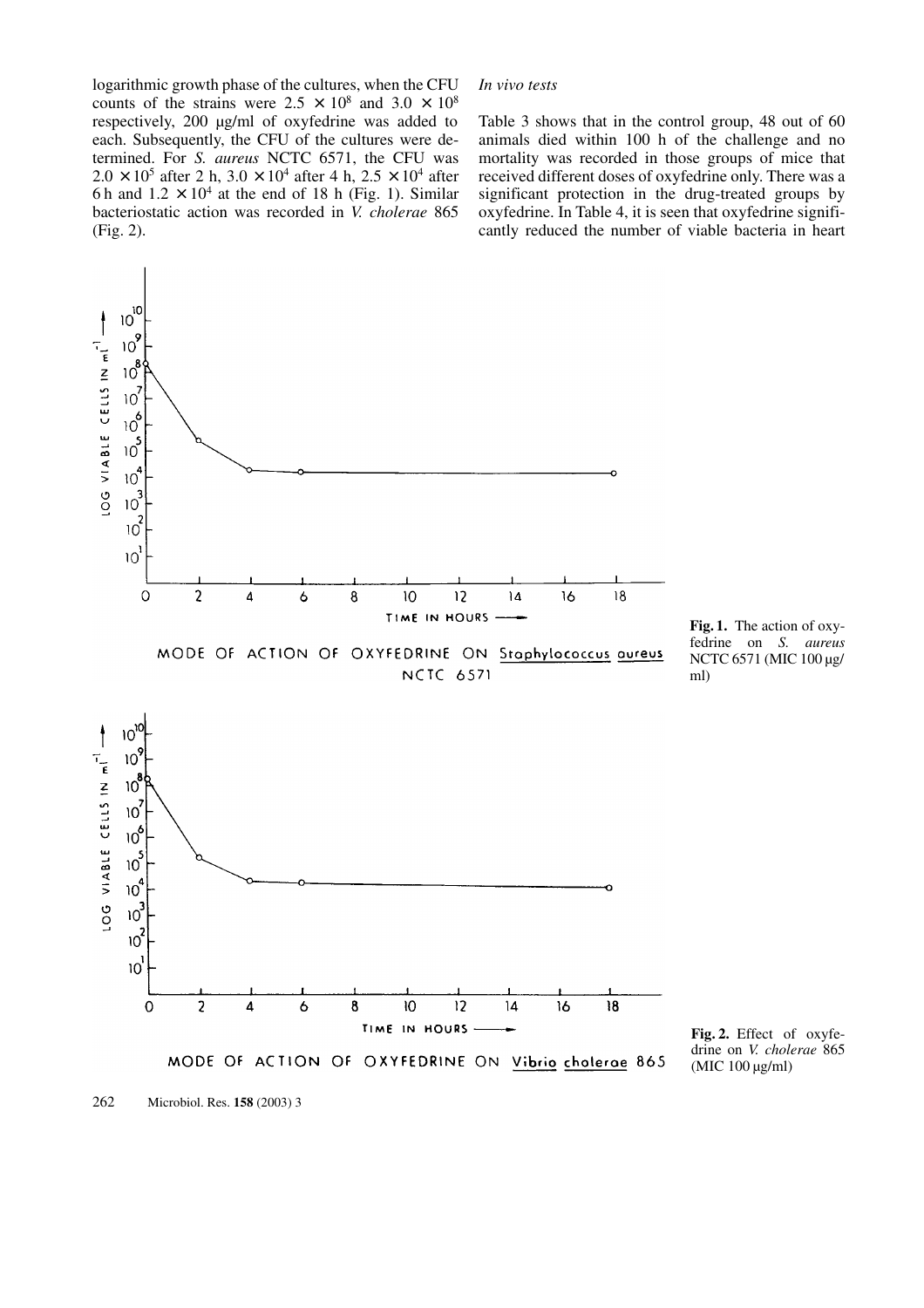blood, liver and spleen of mice, both at 2 h and 18 h after challenge compared with the control (saline treated) mice. Statistical analysis showed  $p \le 0.05$  for 2 h samples and  $p \le 0.01$  for 18 h samples.

### **Discussion**

The antianginal and coronary vasodilator cardiovascular drug oxyfedrine hydrochloride was seen to possess powerful antibacterial activity both *in vitro* and *in vivo*

**Table 3.** Determination of protective capacity of oxyfedrine *in vivo*

| Control group $*$          |                             | Test group*                             |                             |  |  |
|----------------------------|-----------------------------|-----------------------------------------|-----------------------------|--|--|
| Drug injected<br>per mouse | Mice died<br>(out of $60$ ) | Drug $(\mu g)$<br>injected<br>per mouse | Mice died<br>(out of $20$ ) |  |  |
| $0.1$ ml sterile<br>saline | 48                          | 15<br>30<br>60                          | 12<br>13                    |  |  |

\* Received a challenge dose of  $1.85 \times 10^9$  CFU in 0.5 ml NB of *S. typhimurium* NCTC 74.

None of the animals died when 30 µg or 60 µg oxyfedrine was injected to 2 separate groups of mice (20 mice in each), i.e., oxyfedrine was found to be non-toxic to mice.

p < 0.001, according to Chi-square test.

in mouse experiments. While sensitive bacterial strains occurred among *Staphylococcus, Bacillus, Vibrio* spp. and some enterobacteria, the drug was much less powerful with respect to strains of *Shigella, Salmonella, E. coli, Klebsiella* and *Pseudomonas* spp. Oxyfedrine was found to be bacteriostatic *in vitro* against both Gram positive and Gram negative bacteria.

The protection offered by the drug to mice challenged with a virulent bacterium was found to be statistically highly significant. Oxyfedrine can be administered to a human being at the dose of 25–100 mg per day orally. After administration, action of the drug takes place at the end of 30 minutes. Duration of action is close to 2 hours. Calculating the dose given to human beings for a 20 g mouse, oxyfedrine can be administered up to  $33 \mu$ g/day. On this basis,  $30 \mu$ g of the drug was administered to each mouse in order to find out whether this dose could protect the challenged animal. It was found that there was considerable protection at this dose. Since 30 µg of oxyfedrine was nontoxic to the animals, a higher dose of the drug (60 µg/mouse) was subsequently injected to the challenged animals to check for better protection. It was observed that this dose was also totally nontoxic to the mice, and the protection offered by this dose was statistically more significant than that offered by the 30 µg/mouse dose. Moreover, oxyfedrine as a cardiovascular drug is administered to humans daily for several months, whereas the antibacterial protection

**Table 4.** Reduction in CFU/ml of *S. typhimurium* NCTC 74 in organ homogenates of mice treated with oxyfedrine.

| Time of sampling | Group          | Mouse nos.               | Drug/Mouse    | CFU/ml counts in    |                     |                     |  |
|------------------|----------------|--------------------------|---------------|---------------------|---------------------|---------------------|--|
|                  |                |                          |               | Heart blood         | Liver               | Spleen              |  |
| 2 <sub>h</sub>   | 1              |                          |               |                     |                     |                     |  |
|                  |                |                          |               | $1.5 \times 10^{4}$ | $1.6 \times 10^{5}$ | $2.2 \times 10^5$   |  |
|                  |                | $\frac{2}{3}$            | Oxyfedrine    | to                  | to                  | to                  |  |
|                  |                | $\frac{4}{5}$            | $60 \mu g$    | $7.2 \times 10^{5}$ | $3.5 \times 10^{5}$ | $5 \times 10^6$     |  |
|                  |                |                          |               |                     |                     |                     |  |
|                  | 2              |                          |               |                     |                     |                     |  |
|                  |                |                          |               | $3.4 \times 10^{6}$ | $2.8 \times 10^{6}$ | $0.6 \times 10^{5}$ |  |
|                  |                | $\frac{2}{3}$            | Control       | to                  | to                  | to                  |  |
|                  |                | $\overline{\mathcal{L}}$ | 0.1 ml saline | $8.3 \times 10^{6}$ | $9.5 \times 10^{5}$ | $8.2 \times 10^{6}$ |  |
|                  |                | 5                        |               |                     |                     |                     |  |
| 18 <sub>h</sub>  | 3              |                          |               |                     |                     |                     |  |
|                  |                | $\overline{\mathbf{c}}$  |               | $4.8 \times 10^{3}$ | $3.1 \times 10^{3}$ | $2.4 \times 10^{3}$ |  |
|                  |                | $\overline{\mathbf{3}}$  | Oxyfedrine    | to                  | to                  | to                  |  |
|                  |                | $\overline{\mathcal{L}}$ | $60 \mu g$    | $2.2 \times 10^4$   | $6.5 \times 10^{4}$ | $3.2 \times 10^{4}$ |  |
|                  |                | 5                        |               |                     |                     |                     |  |
|                  | $\overline{4}$ |                          |               |                     |                     |                     |  |
|                  |                | $\frac{2}{3}$            |               | $2 \times 10^8$     | $5.8 \times 10^{8}$ | $4.5 \times 10^{8}$ |  |
|                  |                |                          | Control       | to                  | to                  | to                  |  |
|                  |                | $\overline{\mathcal{L}}$ | 0.1 ml saline | $6.3 \times 10^{8}$ | $9.5 \times 10^{7}$ | $9.2 \times 10^{7}$ |  |
|                  |                | 5                        |               |                     |                     |                     |  |

Viable counts between two groups significant;  $p < 0.05$  in 2 h samples and  $p < 0.01$  in 18 h samples.

Microbiol. Res. **158** (2003) 3 263